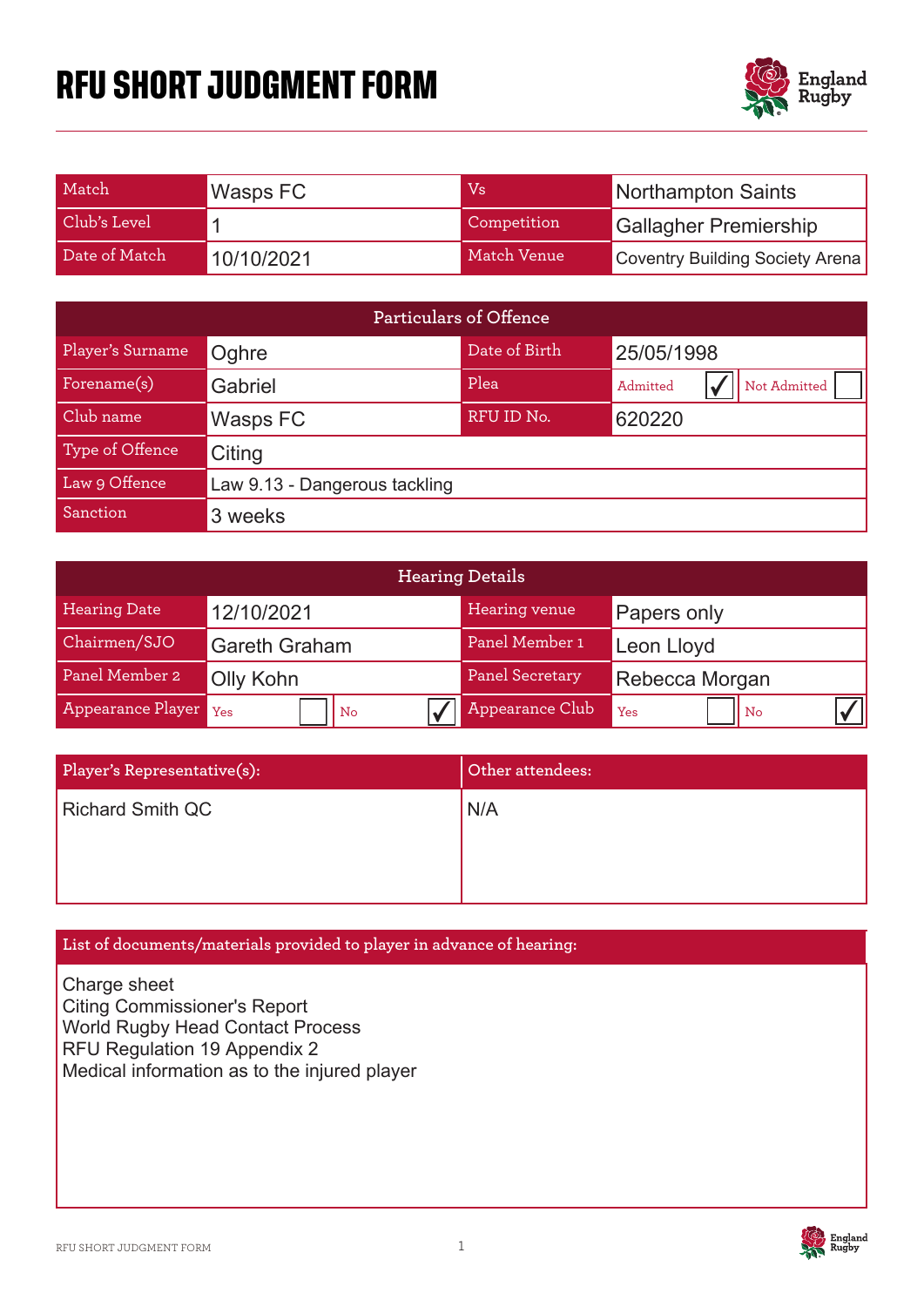### **Summary of Essential Elements of Citing/Referee/s Report/Footage**

The essent The essential elements of the citing report state as follows:

"From a Northampton Saints lineout, on their left hand side, just inside the Wasps half, they play open and to the opposite touchline; from there, the No 9 (Alex Mitchell) runs laterally and gets tackled high by No 16 (Gabriel Oghre). Oghre starts in a high upright position and finishes in an upright high position with clear sight of Mitchell, making direct contact with his arm to Mitchell's head (his arm might have slightly brushed the ball on the way through but it didn't change the direction of his arm). It is a swinging arm and has force but there was no obvious injury, as Mitchell does not receive any treatment and plays on. Mitchell throughout his carry doesn't dip or lower his height into the tackle. The TMO (Rowan Kitt) communicates into the Referee (Craig Maxwell-Keys) to review the high tackle. Slightly earlier and just before the high tackle, there is a tackle off the ball which collides with the high tackle but this does not impede either Mitchell's carry or Oghre's tackle. Maxwell-Keys and Kitt review the tackle and after a small discussion a yellow card is awarded to Oghre. In my opinion, there is no mitigation to bring this high dangerous tackle down from red, there is a swinging arm contact direct to the head, there is force and Oghre has clear sight and is upright and high throughout the whole tackle process with no lowering of height by Mitchell; with all these details and following the 'Head Contact Process', this is a red card offence and I have awarded a full citing."

The Panel had the opportunity to view video footage of the incident at full speed, and in slow motion, from a number of angles. The incident was as described by the Citing Commissioner.

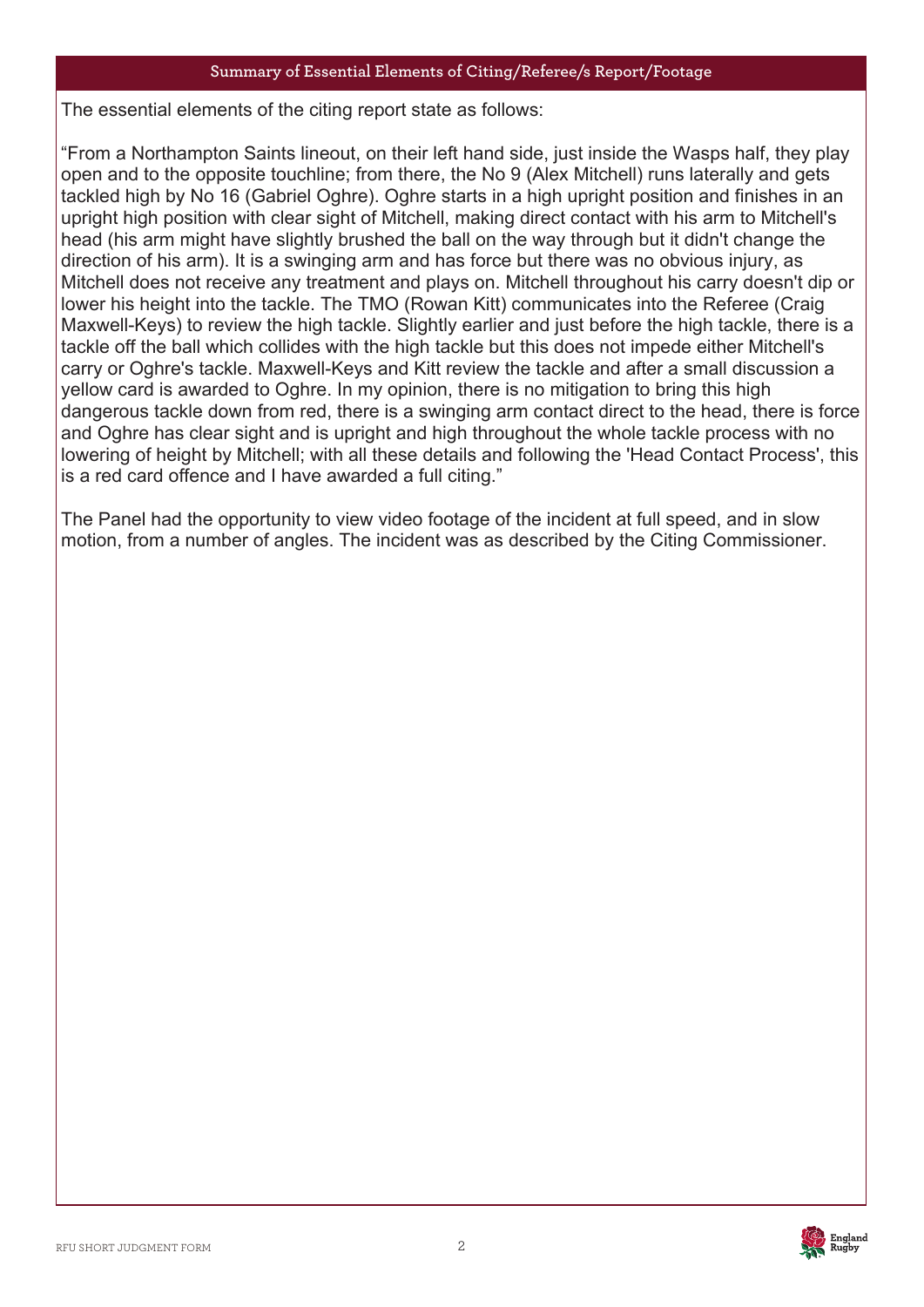The tackled player, Alex Mitchell, required no medical attention and was not injured as a result of the incident.

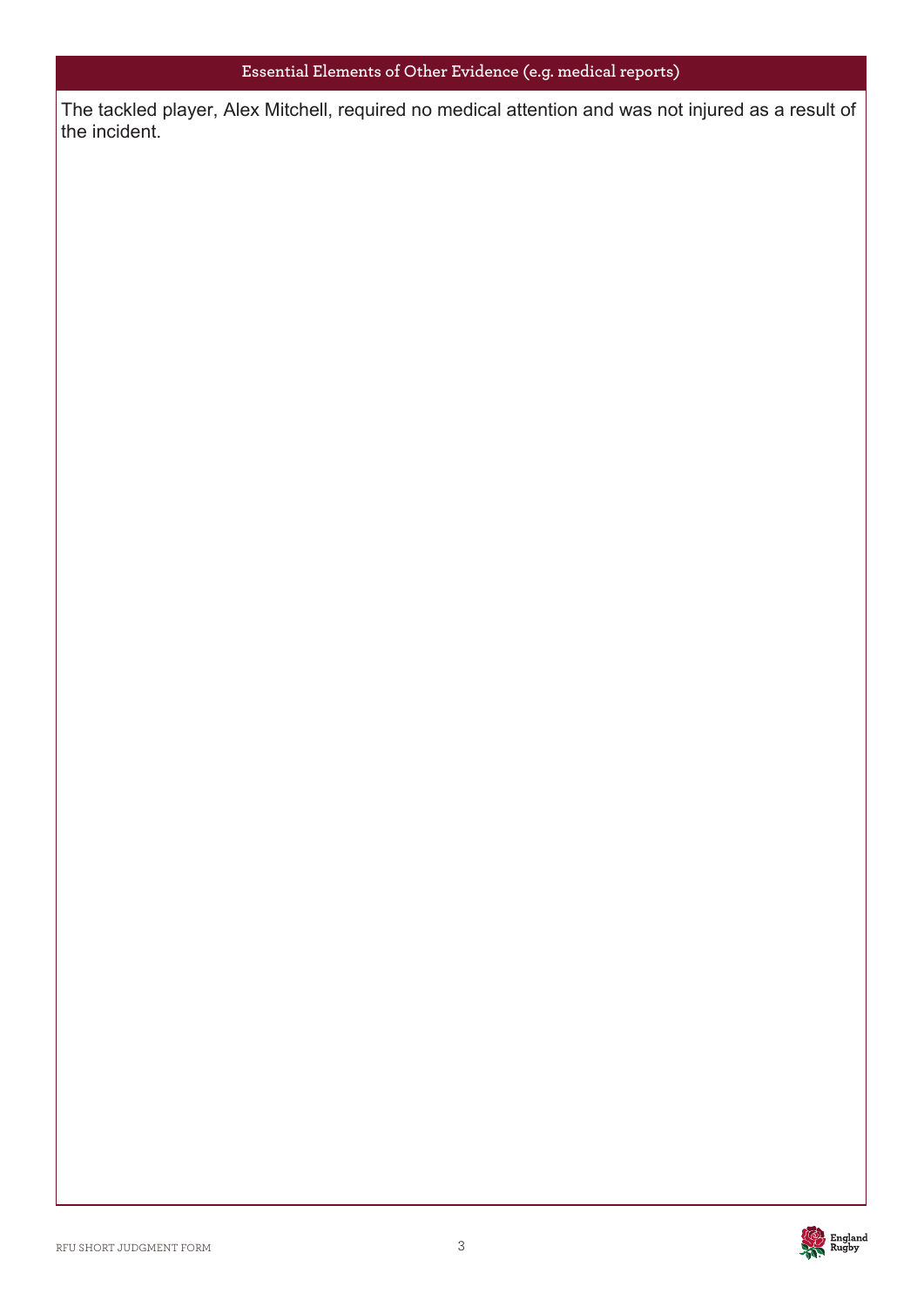#### **Summary of Player's Evidence**

The Panel received helpful written submissions from the Player's representative, in which the Plea Player's account was contained.

The Player stated that he had no intention to make contact with the head of the Northampton Saints player and that it was an unintended consequence of a poorly executed tackle.

The Player had been seeking to make contact with the opposing player and the ball. Whilst the first point of contact was with the ball, the Player accepted that such contact did not ultimately change the overall 'character' of the tackle. The Player candidly accepted that he got his positioning and execution wrong. The Player submitted that it is worthy of note that the tackle off the ball made by the fellow Wasps player resulted in that tackled player being pushed into Alex Mitchell, so moving him sooner into contact with the Player.

By his plea, the Player accepted that the referee's decision on the field (which was to give the Player a yellow card) was incorrect having regard to the implementation of the Head Contact Process.

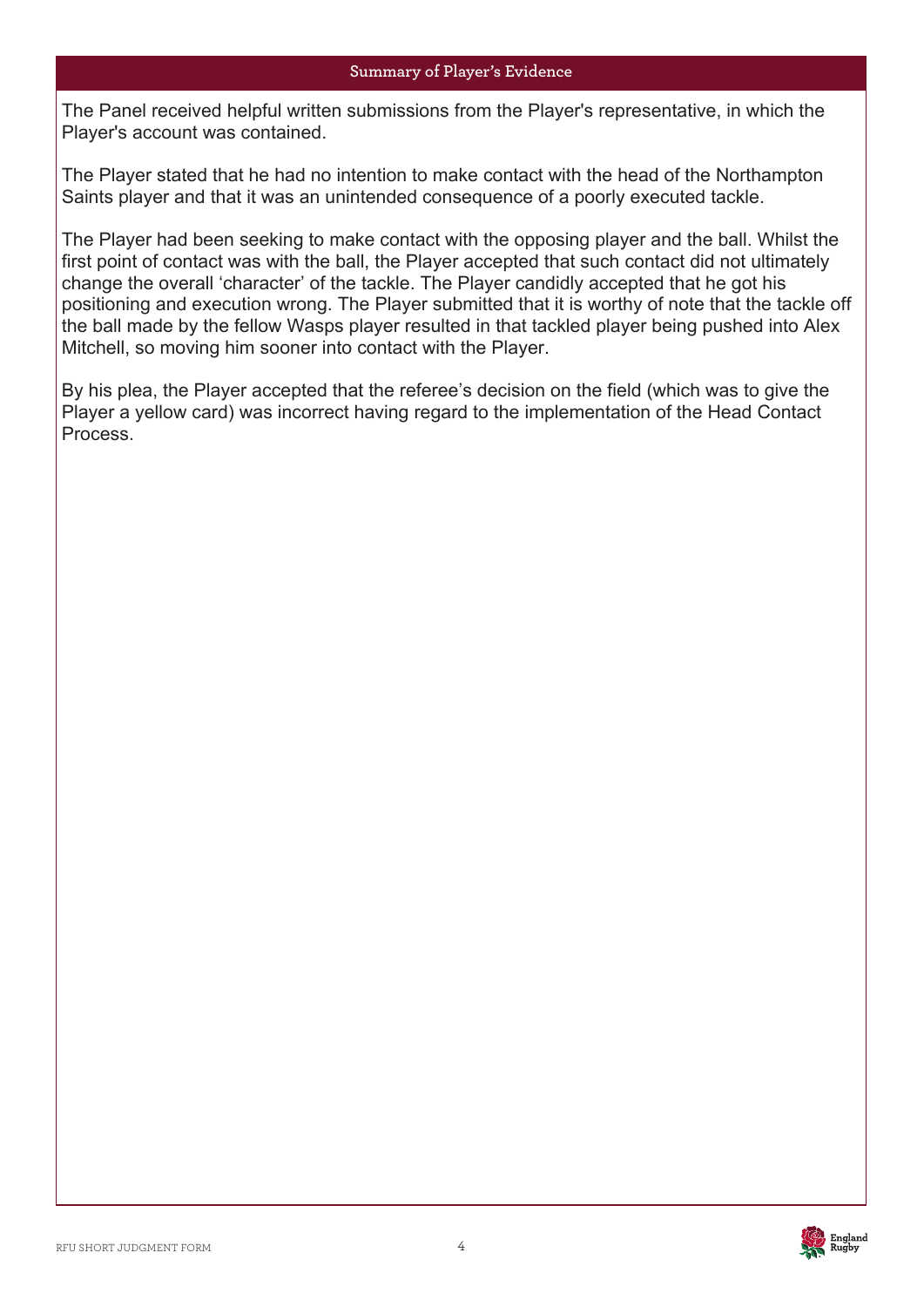## **Findings of Fact**

The Panel The Panel made the following brief findings of fact on the balance of probabilities:

1. Alex Mitchell, the Northampton Saints scrum half, carried the ball from the base of a ruck towards the Wasps defensive line, albeit in a lateral direction.

2. The Player moved towards the Northampton player and tackled him, starting and ending in a high, upright position.

3. As the Player attempted to wrap the Northampton player with his right arm, he used a swinging arm. The Player's right arm made contact with the top of the ball before carrying on to make direct contact with the Northampton player's head.

4. As was candidly accepted by the Player, any contact that there was with the ball did not change the character of the tackle.

5. Just before the Player made the tackle, there was a (separate) tackle off-the-ball made by another Wasps player that resulted in that tackled player being pushed into Alex Mitchell, so moving him sooner into contact with the Player. This did not have any material effect on the Player's conduct.

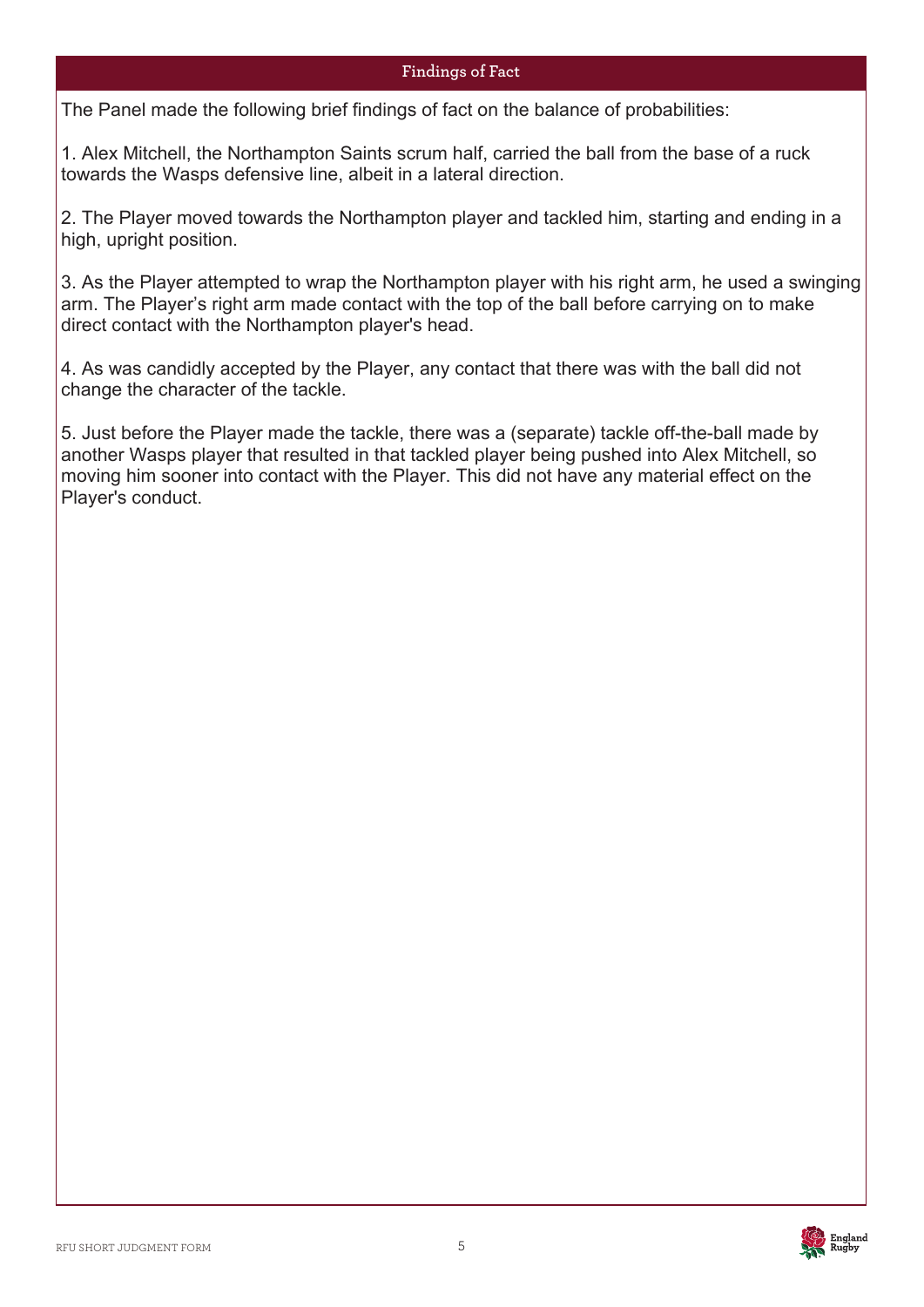|                 |        | Decision   |                                     |
|-----------------|--------|------------|-------------------------------------|
| Breach admitted | Proven | Not Proven | Other Disposal (please state below) |

The Player candidly accepted that he had made a poorly executed and dangerous tackle that made direct contact with the head of the Northampton Player. By his plea, the Player accepted that this was a tackle that passed the red card threshold.

In light of the admission from the Player, and in all the circumstances of the case, the Panel had no hesitation in finding the matter proven.

# **SANCTIONING PROCESS**



| Assessment of Seriousness                                                                                                                                                                                                                |                          |  |                     |  |  |
|------------------------------------------------------------------------------------------------------------------------------------------------------------------------------------------------------------------------------------------|--------------------------|--|---------------------|--|--|
| Assessment of intent - Ref 19.11.8                                                                                                                                                                                                       |                          |  |                     |  |  |
| PLEASE TICK APPROPRIATE BOX                                                                                                                                                                                                              | $19.11.8(a)$ Intentional |  | 19.11.8(b) Reckless |  |  |
| Reasons for finding as to intent:                                                                                                                                                                                                        |                          |  |                     |  |  |
| The Panel accepted the Player's account, supported by the video footage, that this was a poorly<br>executed tackle that was reckless, rather than being a deliberate attempt to make contact with<br>the head of the Northampton player. |                          |  |                     |  |  |
| Nature of actions - Reg $19.11.8(c)$                                                                                                                                                                                                     |                          |  |                     |  |  |
| As described above.                                                                                                                                                                                                                      |                          |  |                     |  |  |

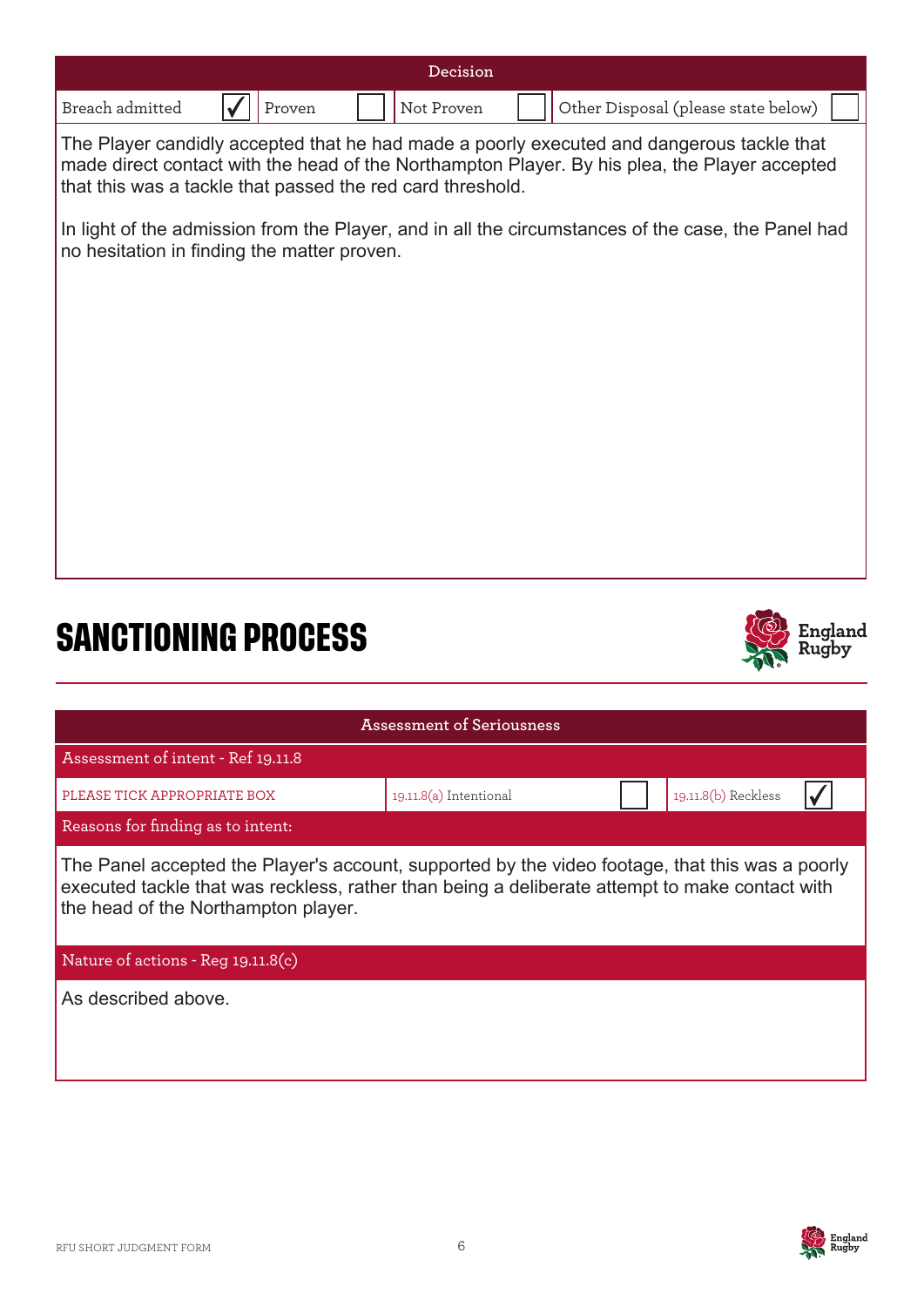Existence of provocation - Reg 19.11.8(d)

There was none.

Whether player retaliated - Reg 19.11.8(e)

There was no retaliation.

Self-defence - Reg 19.11.8(f)

The Player was not acting in self-defence.

Effect on victim - Reg 19.11.8(g)

The Northampton player did not require on-field medical attention and was not injured.

Effect on match - Reg 19.11.8(h)

There was no effect on the match.

Vulnerability of victim - Reg 19.11.8(i)

The Northampton player was not particularly vulnerable.

Level of participation/premeditation - Reg 19.11.8(j)

There was no premeditation; the Player was the sole participant in the offence.

Conduct completed/attempted - Reg 19.11.8(k)

The conduct was completed.

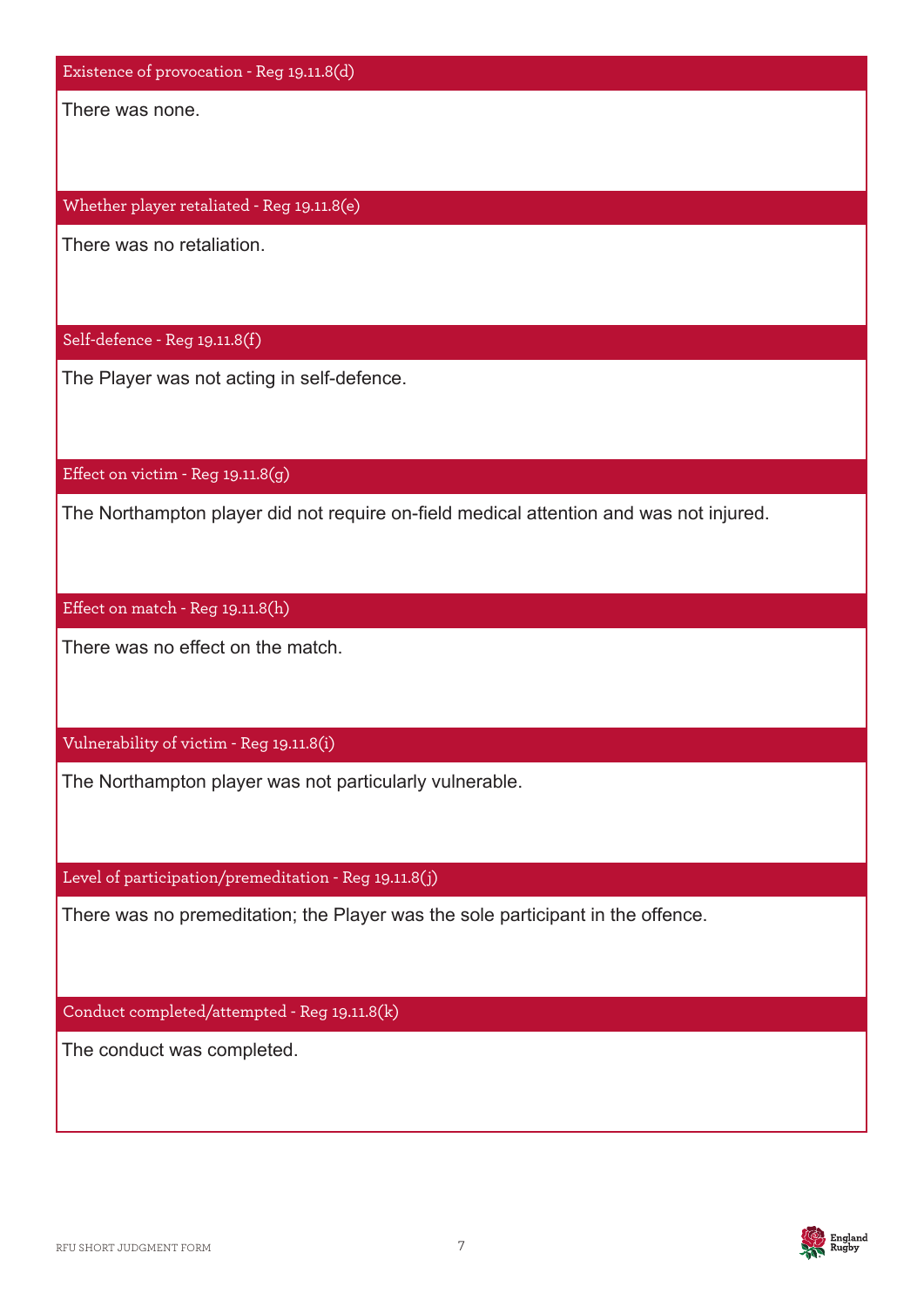| Other features of player's conduct - Reg 19.11.8(l) |  |  |  |  |
|-----------------------------------------------------|--|--|--|--|
| There were none.                                    |  |  |  |  |
|                                                     |  |  |  |  |
|                                                     |  |  |  |  |
|                                                     |  |  |  |  |

| <b>Assessment of Seriousness Continued</b> |       |           |       |                 |       |
|--------------------------------------------|-------|-----------|-------|-----------------|-------|
| Entry point                                |       |           |       |                 |       |
| Low-end                                    | Weeks | Mid-range | Weeks | <u>Top-end*</u> | Weeks |
|                                            |       |           |       |                 |       |

\*If Top End, the JO or Panel should identify, if apropriate, an entry point between the Top End and the maximum sanction and provide the reasons for selecting this entry point, below. In making the above assessment, the Panel should consider the RFU Practice Note as set out in Appendix 5 to Regulation 19. Significant weight should be given to RFU regulation 19.11.8(a), 19.11.8(h) and 19.11.8(i).

## **Reasons for selecting entry point:**

This was a poorly executed, reckless, tackle that made direct contact to the head of the Place the approach of the control of the contact was no injury caused to the Northampton player. There was some force in the contact, but there was no injury caused to the victim player.

There is a mandatory entry point of at least a mid-range sanction in cases where there is contact to the head/neck of an opposition player.

The Panel had no hesitation in concluding that in all the circumstances of this case a mid-range entry point was appropriate.

| Relevant Off-Field Mitgating Factors - Reg 19.11.10                      |                                                                                                                                                                                                                               |  |  |
|--------------------------------------------------------------------------|-------------------------------------------------------------------------------------------------------------------------------------------------------------------------------------------------------------------------------|--|--|
| Acknowledgement of guilt and timing -<br>Reg 19.11.11(a)                 | Player's disciplinary record/good character -<br>Reg 19.11.11(b)                                                                                                                                                              |  |  |
| The Player accepted the charge at the earliest<br>opportunity.           | The Player has one previous off-field disciplinary matter<br>to his name, namely a COVID-19 breach in February<br>2021. The Player has no previous on-field disciplinary<br>matters to speak of, and he is of good character. |  |  |
| Youth and inexperience of player - Reg 19.11.11(c)                       | Conduct prior to and at hearing - Reg 19.11.11(d)                                                                                                                                                                             |  |  |
| The Player's age and experience is not greatly<br>relevant in this case. | The Player assisted the Panel by agreeing to<br>the matter being dealt with on the papers.                                                                                                                                    |  |  |

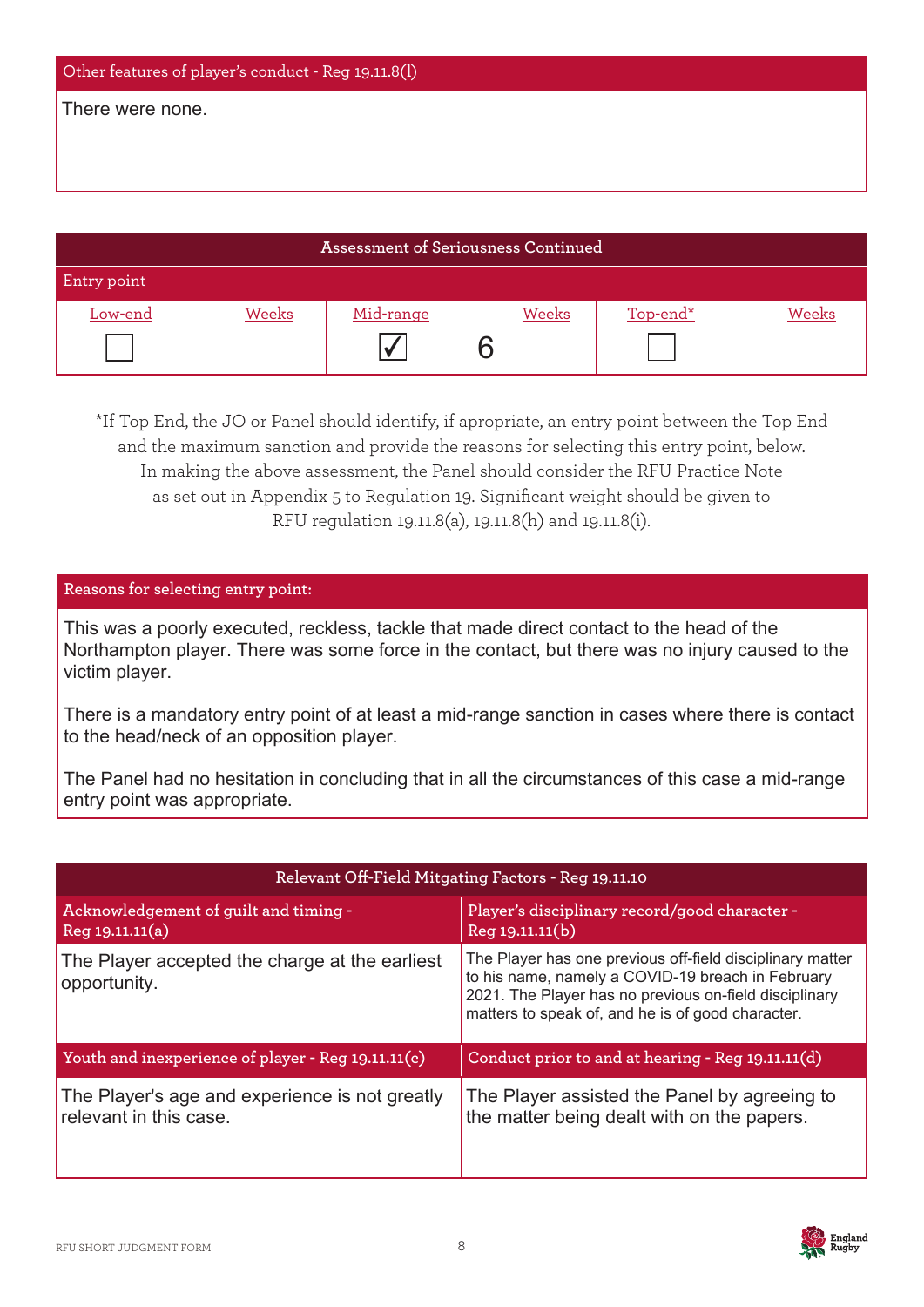| Remorse and timing of Remorse - Reg 19.11.11(e)                 | Other off-field mitigation - Reg 19.11.11(f) |  |
|-----------------------------------------------------------------|----------------------------------------------|--|
| The Player showed an immediate apology on<br>the field of play. | There is none.                               |  |

## Number of weeks deducted: 3

## **Summary of reason for number of weeks deducted:**

The Player accepted the charge at the earliest opportunity, is of good character, and has a clean disciplinary record in relation to on-field offences.

In its helpful submissions, the RFU adopted the stance that the off-field disciplinary matter relating to a breach of the COVID-19 regulations should not count against the Player for the purposes of mitigating factors.

In the circumstances, the Panel accepted that the Player was entitled to the maximum deduction of 50% by way of mitigation.

## **Additional Relevant Off-Field Aggravating Factors - RFU Regulation 19.11.13**

Player's status as an offender of the laws of the game - Reg 19.11.10 (a)

Not applicable

### Need for deterrent to combat a pattern of offending - Reg 19.11.10(b)

Not applicable

Any other off-field aggravating factor that the disciplinary panel considers relevant and appropriate - (including poor conduct prior to or at the hearing) Reg 19.11.10 (c)

Not applicable

Number of additional weeks: 0